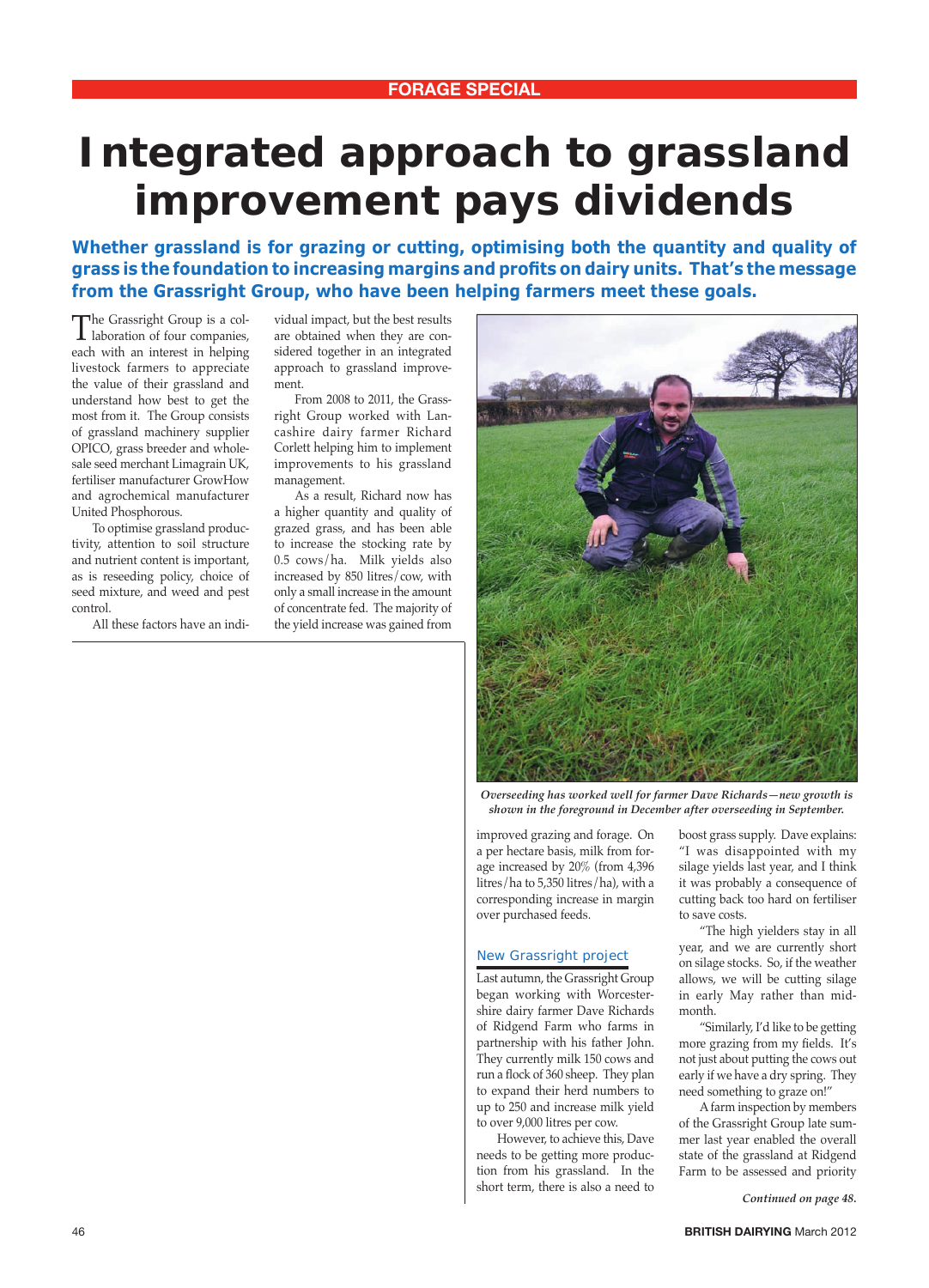# **ORAGE SPECIA**

## *Continued from page 46.*

fields and issues identified.

 Limagrain's John Spence explains: "Ground cover in some of the fields was poor, although the leys were not very old. Areas of bare earth are an invitation for weeds and weed grasses to germinate. It's not always necessary to plough up and reseed a field. In some cases, it can simply be rejuvenated with some overseeding."

 This was the case on several silage fields. Dave used an OPICO grass harrow and seeder to oversow a two-year cutting ley into the fields. Dave comments: "I'd never oversown before. To be frank, I'd always been a bit sceptical about it—it sounded too simple! But I'm really impressed with how well the grass has come through—I oversowed in early September and by December you could see young green grass where previously there had been nothing.

 OPICO's Neil Robinson comments: "Harrowing was essential—Dave had been applying slurry and it had capped the surface of the ground. This would have been preventing air from



*Dave Richards and OPICO's Neil Robinson demonstrate how harrowing breaks up the dried slurry which caps the soil. This allows air to get to the roots of the grass and releases nitrogen locked on the surface.*

reaching the grass roots, and also locking up the surface nitrogen.

 "Harrowing by itself is beneficial to spring grass growth. It brings up the trash and dead material from the base of the sward, allowing air to get to the roots, and releasing locked up surface nitrogen."

 Dave harrowed the field once and then again at right angles to the first pass. He switched on the seeder for his second pass at an advised rate of 10kg per acre, nearly half the normal rate. He followed up with a grass roller, to ensure good seed-to-soil contact was achieved.

 Back in 2008, Richard Corlett had also embarked on a programme of overseeding. He was stuck in a cycle of not having enough grazing available to take a field out of production to reseed it. Many leys had become old and low in productivity. Since he had killed off the clover in leys while controlling weeds, he oversowed

with Limagrain's Cloverplus pelleted clover blend to boost the protein content of the sward and also allow fertiliser applications to be cut back.

 To support grass growth, soil needs to be of a healthy structure—one which allows water to drain through it, and allow oxygen interchange.

During the summer field inspections at Dave Richards' farm, some soil compaction was identified in some of the silage ground and longer term leys.

 Due to the depth of the compaction—greater than 20cm, the solution was to subsoil using an OPICO Sward-Lifter. Thanks to dry weather, this was done in December.

 With the dry weather that has followed, the alleviation in compaction has not yet been visible.

However after sward-lifting, Dave did notice that the sward immediately by the path of the subsoiler legs was a darker green—indicating that capped surface nitrogen had been released and taken up by the grass. He also noticed that subsoiling had boosted clover growth.

 Richard Corlett also benefited from improvements in drainage following grassland subsoiling. By having drier ground, he was able to keep cows out for longer at both ends of the season, gaining valuable milk from grazed grass.

#### *Nutrient management*

Soil samples were taken from around a third of the fields at Dave Richards' farm early this year, identifying those that were most in need of an up-to-date test. A standard soil test identifies the P, K, Mg and pH status of a soil. A suitable nutrient plan can then be developed which utilises manures and fertilisers in the best combination, and ensures no nutrient is over- or under-supplied and that lime is applied where needed.

 Ross Leadbeater, regional business adviser at GrowHow says: "We recommend soil sampling a third to a quarter of the farm each year, so that all fields always

> have an up to date soil test. Each field should be sampled every three to five years at least."

> The soil sample results from Ridgend Farm showed that although the pH levels were at or just above the recommended 6.0 for grass, all the fields were short of phosphate (P) and some of them were

high in magnesium (Mg).

 On dairy and livestock units it's important and cost-effective to account for the nutrients already on-farm in the form of slurry and FYM. Ross used GrowHow's Encompass programme to create a nutrient plan for the grass and cropping at Ridgend Farm, accounting for the manures that were likely to be spread, when considering the fertiliser that was required.

*Continued on page 50.*

*Richard Corlett.*